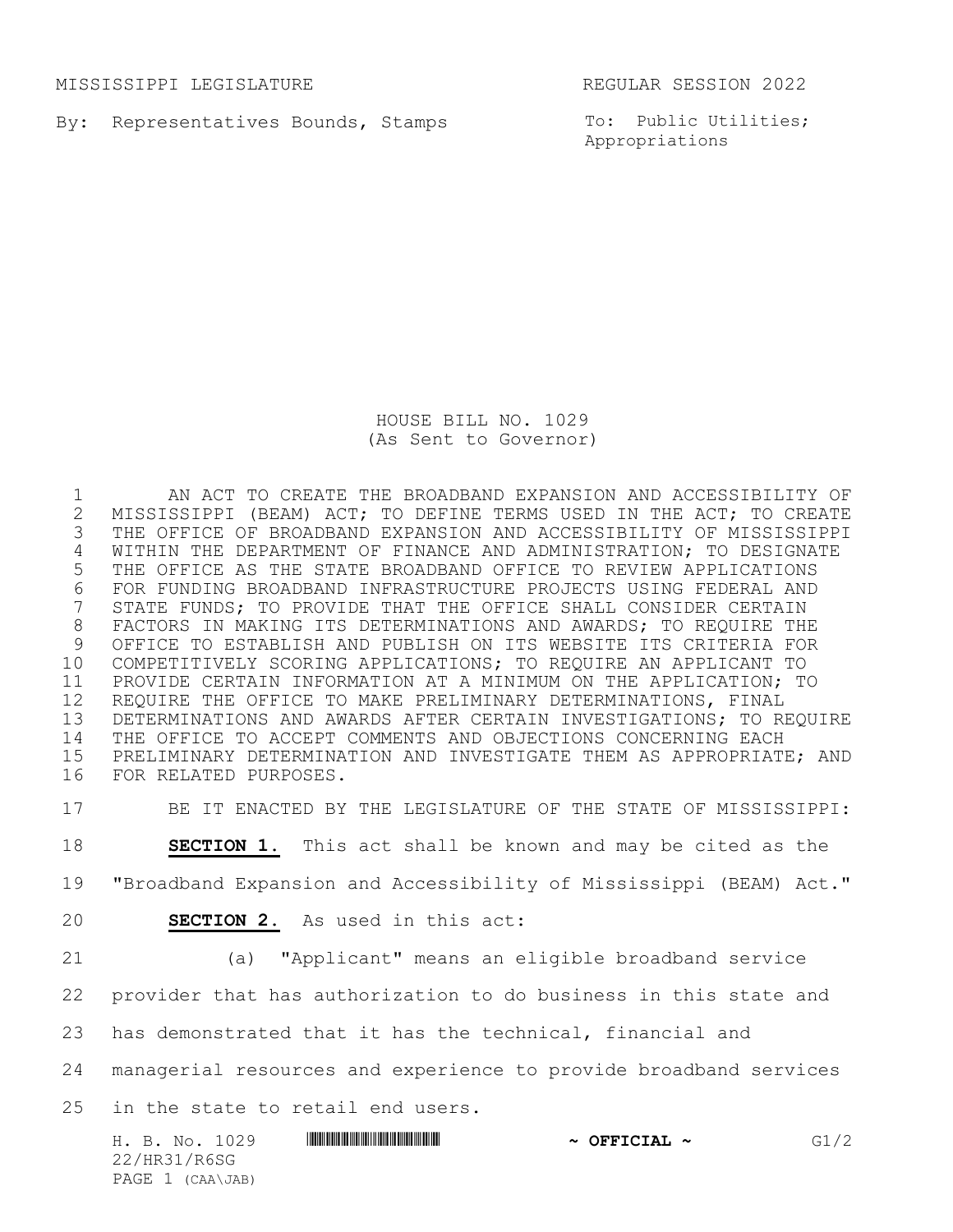(b) "Broadband service" means a mass-market retail service by wire, cable, fiber, or radio provided to customers in the State of Mississippi that provides the capability to transmit data to, and receive data from, all or substantially all Internet endpoints, at speeds of at least one hundred (100) megabits per second downstream and twenty (20) megabits per second upstream, and including, but not limited to, any capabilities that are incidental to and enable the operation of communications service, but excluding dial-up Internet access service.

 (c) "Office" means the Office of Broadband Expansion and Accessibility of Mississippi (BEAM) within the Department of Finance and Administration created in Section 3 of this act.

 (d) "Deployed" means, with respect to availability of broadband service at a location, when the person or entity has access regardless of whether a person or entity subscribes to the broadband service at the location.

 (e) "Eligible broadband service provider" means any company, firm, corporation, limited liability company, partnership or association (i) that has been providing broadband service to at least one hundred (100) residences and businesses in Mississippi for at least three (3) consecutive years; (ii) is an electric power association's broadband affiliate operating pursuant to Section 77-17-1 et seq.; or (iii) that has demonstrated financial, technical, and operational capability in building and operating a broadband network.

H. B. No. 1029 \*HR31/R6SG\* **~ OFFICIAL ~** 22/HR31/R6SG PAGE 2 (CAA\JAB)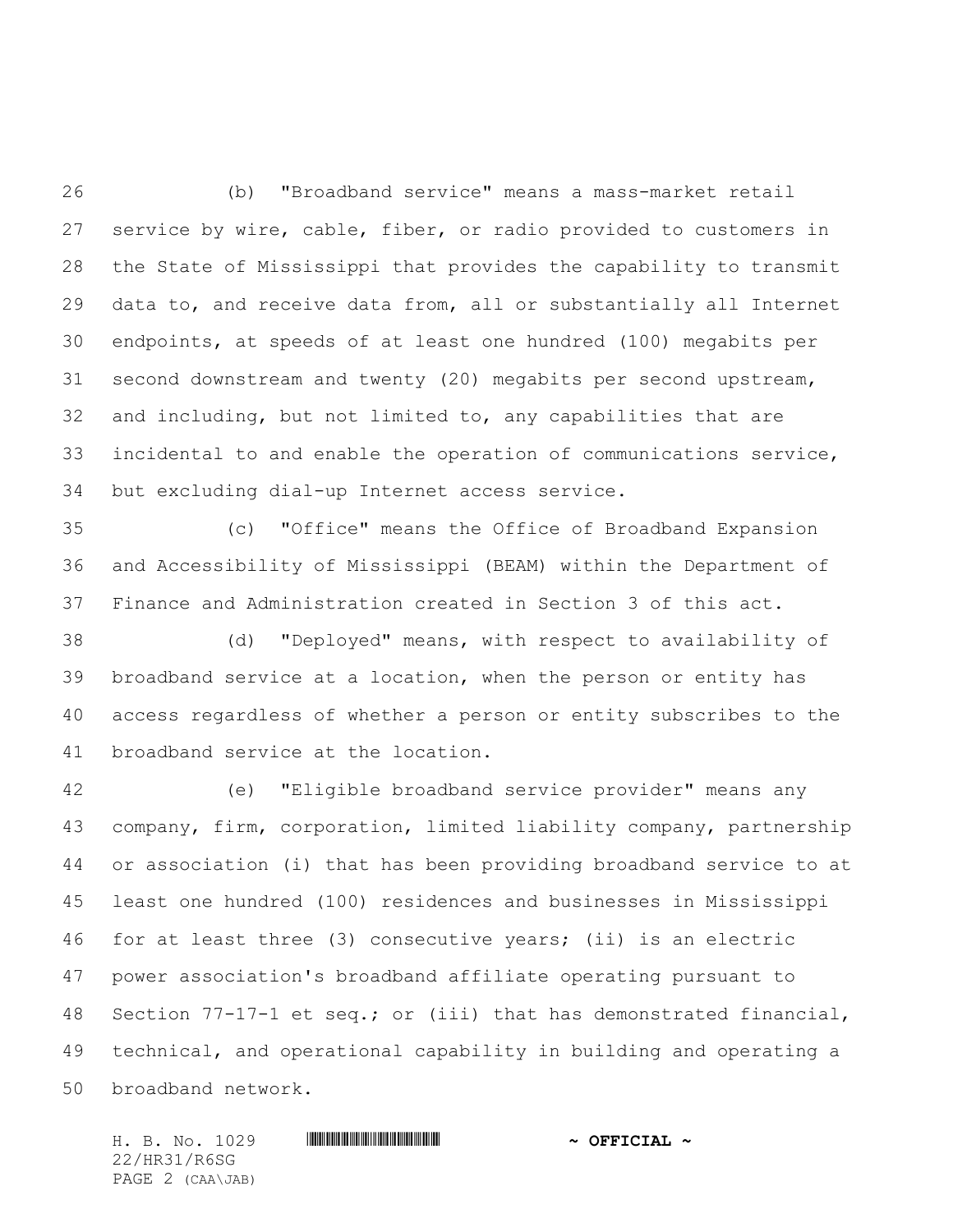(f) "Eligible project" means a discrete and specific project located in an unserved or underserved area of the state seeking to provide broadband services to residences, businesses, and community institutions not currently available for service in accordance with the applicable federal guidelines.

 (g) "Shapefile" means a digital storage format containing geospatial or location-based data and attribute information regarding the availability of broadband Internet access service, and that can be viewed, edited, and mapped in geographic information system software.

 **SECTION 3.** There is created an Office of Broadband Expansion and Accessibility of Mississippi (BEAM) within the Department of Finance and Administration for the purpose of making determinations and awards from applications for projects to provide broadband service in unserved or underserved areas using the Broadband Expansion and Accessibility of Mississippi (BEAM) Fund created pursuant to this act. The Executive Director of the Department of Finance and Administration shall hire a Director of BEAM to administer the office.

 **SECTION 4.** (1) The Office of Broadband Expansion and Accessibility of Mississippi (BEAM) shall serve as the state broadband office to review applications and make determinations and awards for projects to provide broadband access in unserved or underserved areas using the BEAM Fund created pursuant to this act.

H. B. No. 1029 \*HR31/R6SG\* **~ OFFICIAL ~** 22/HR31/R6SG PAGE 3 (CAA\JAB)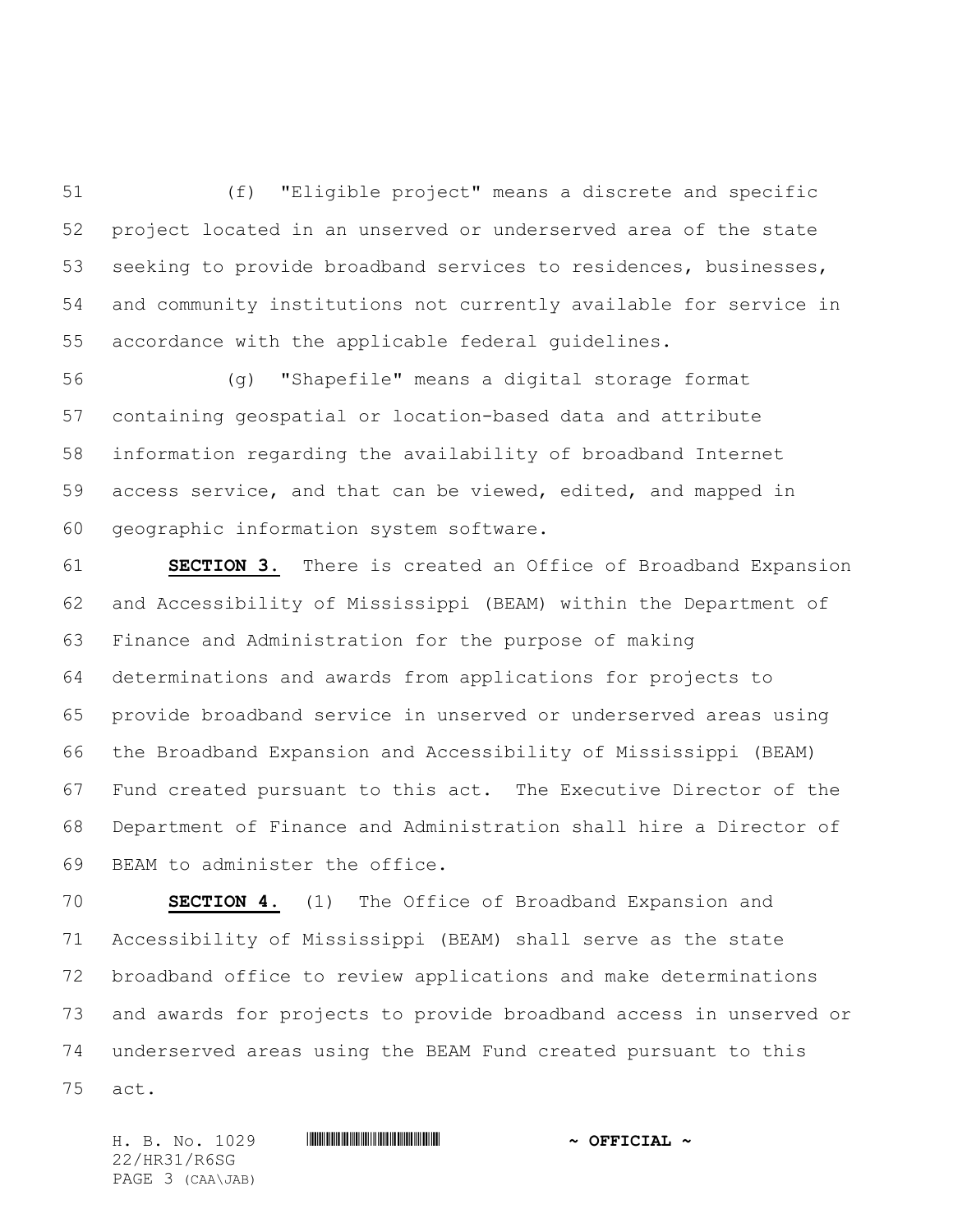(2) It shall be the duty and responsibility of BEAM to: (a) Coordinate all broadband expansion and accessibility efforts on behalf of the state to ensure an effective and efficient use of broadband grant funds;

 (b) Develop the plan and application for federal grant programs and for sub-grantees to receive funds from said federal grants;

83 (c) Develop rules and procedures, if necessary and in accordance with the Administrative Procedures Act, to implement a competitive statewide broadband grant program;

 (d) Coordinate all information provided by broadband service providers, including all broadband mapping efforts for the state. All information provided by a broadband service provider pursuant to this act shall be presumed to be confidential, proprietary, and subject to exemption from disclosure under state and federal law and shall not be subject to disclosure except in the form of a map where information that could be used to determine provider-specific information about the network of the broadband service providers is not disclosed. Such provider-specific information shall not be released to any person without written permission of the submitting broadband service provider. In no instance shall a broadband service provider be required to provide any data beyond that which it is required to provide to the Federal Communications Commission pursuant to 47 USC Section 641 et seq.; and

H. B. No. 1029 \*HR31/R6SG\* **~ OFFICIAL ~** 22/HR31/R6SG PAGE 4 (CAA\JAB)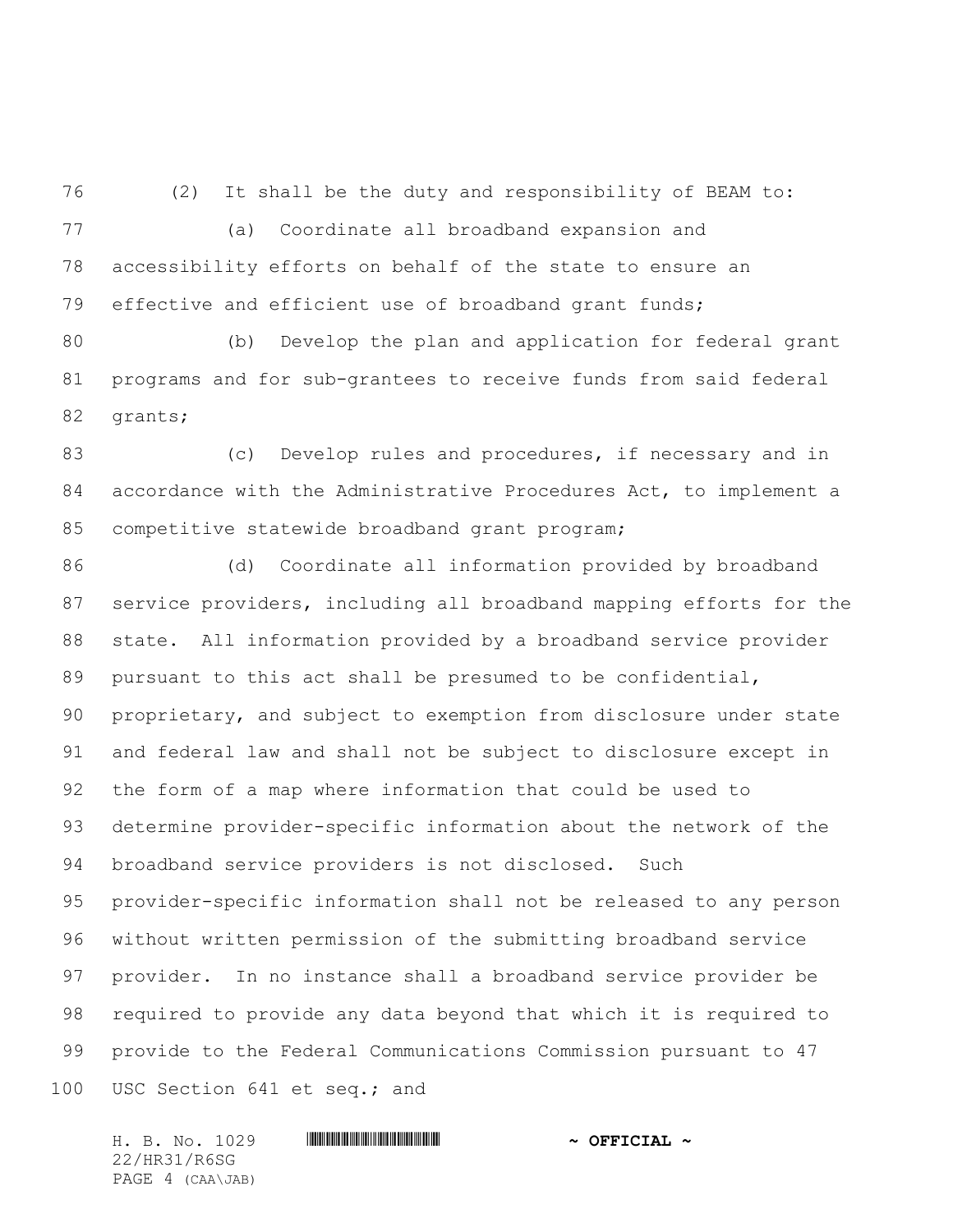(e) Apply for and receive federal grants or funds, including, but not limited to, Coronavirus Capital Projects Fund established by Section 604 of the Social Security Act, as added by Section 9901 of the American Rescue Plan Act of 2021, and the Broadband Equity, Access and Deployment Program established by the Infrastructure Investment and Jobs Act of 2021, and all other federal broadband grant programs and any state support grant programs.

 (3) To effectuate the purposes of this act, any department, division, board, bureau, committee, institution or agency of the state, or any political subdivision thereof, shall, at the request 112 of the Director of BEAM, provide the assistance, information and data needed to enable BEAM to carry out its duties.

 (4) There is created within the State Treasury the "Broadband Expansion and Accessibility of Mississippi (BEAM) Fund" for the purposes of the expansion and accessibility of broadband in unserved and underserved areas. The fund shall consist of all monies designated, accepted or appropriated by the State of Mississippi for broadband deployment; all monies received from the federal government awarded to or allocated by the state for broadband deployment; and donations, gifts and monies received from any other source, including transfers from other funds or accounts. Disbursements from the fund shall be made by the Department of Finance and Administration upon appropriation by the Legislature in accordance with the provisions of this act. All

22/HR31/R6SG PAGE 5 (CAA\JAB)

H. B. No. 1029 \*HR31/R6SG\* **~ OFFICIAL ~**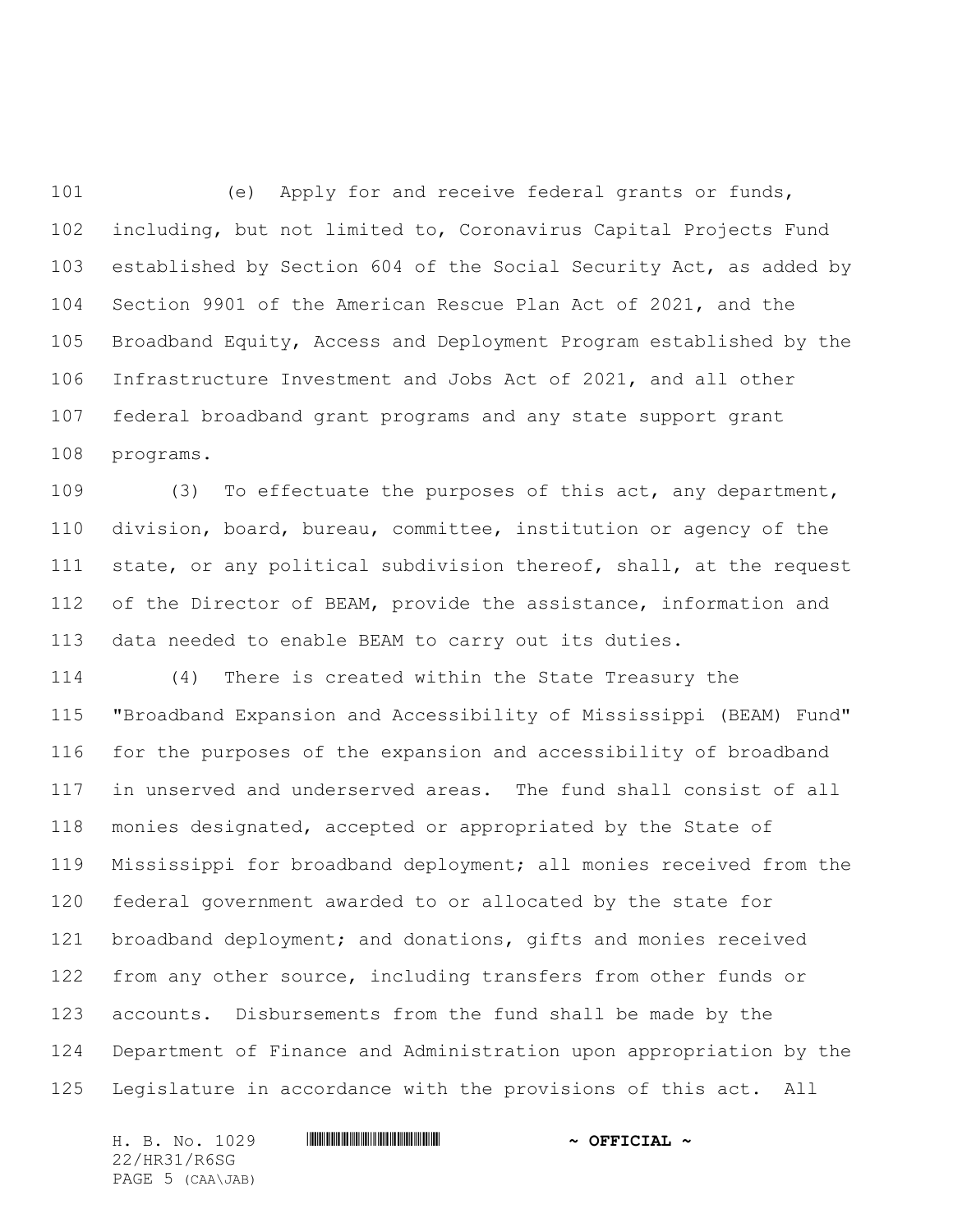unexpended and unencumbered monies in the fund at the end of the fiscal year shall remain in the fund. Monies in the fund shall be invested by the State Treasurer in the same manner as monies in the State General Fund and interest earned on the investment of these monies shall be credited to the fund.

 **SECTION 5.** In making determinations and awards, the Office of Broadband Expansion and Accessibility of Mississippi (BEAM) shall consider the following:

 (a) Funds for the grant programs shall only be used by applicants for projects that exclusively extend broadband service into unserved or underserved areas in this state; and

 (b) Funds from federal broadband grant programs shall 138 be spent in accordance with federal laws, rules, regulations and guidance, and federal laws, rules, regulations and guidance shall supersede in any instance where this act conflicts.

 **SECTION 6.** The criteria for determining the awarding of funds shall include the following:

 (a) The applicant's experience and financial wherewithal to deploy, operate and manage the proposed project and broadband service offerings, including evidence of the applicant's 146 successful operations of broadband services to retail end users;

 (b) The readiness to build, operate and maintain the project;

 (c) Projects that will deploy broadband service to the most unserved or underserved areas;

H. B. No. 1029 \*HR31/R6SG\* **~ OFFICIAL ~** 22/HR31/R6SG PAGE 6 (CAA\JAB)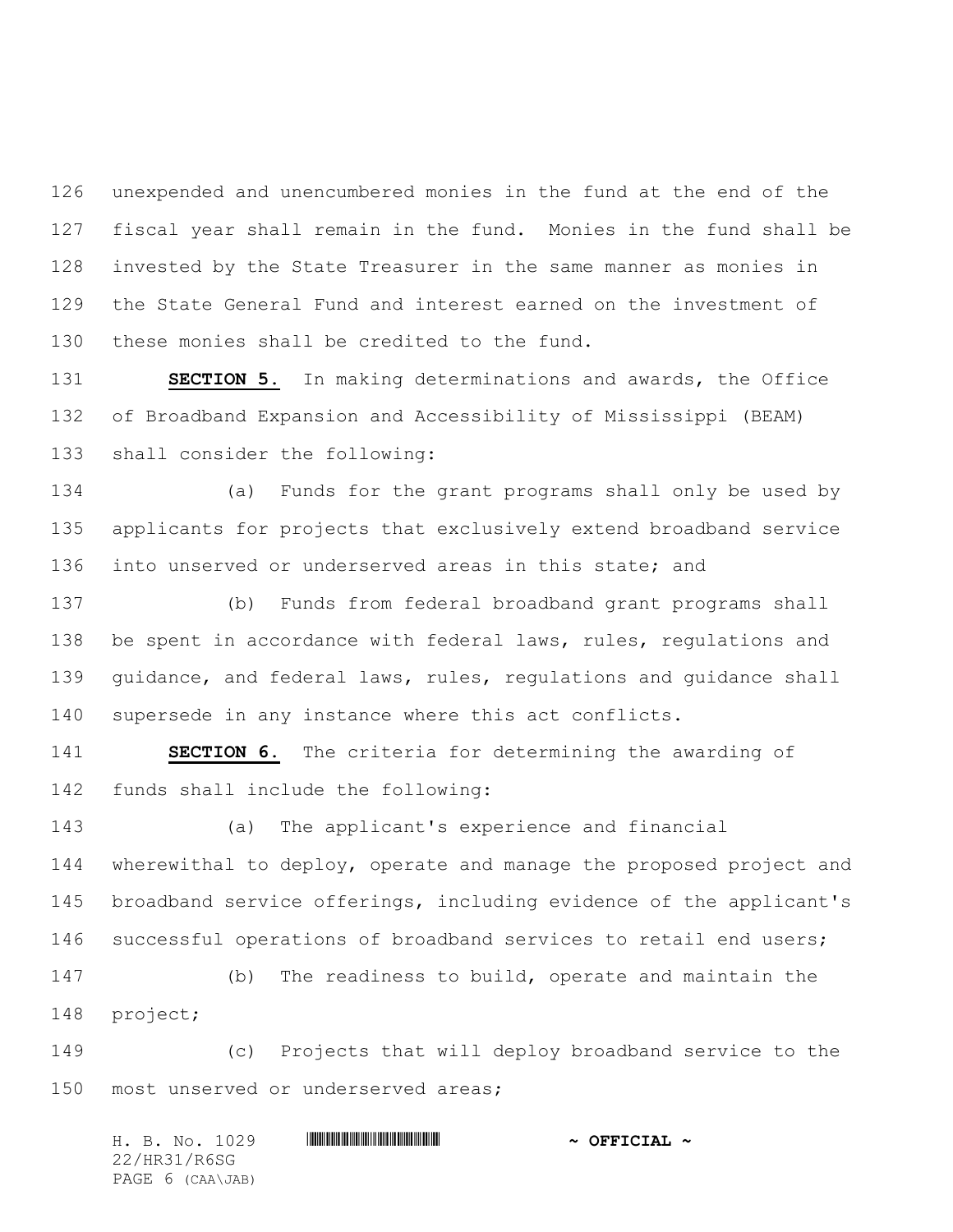(d) The scalability of the proposed project network to support the deployment of higher broadband speeds over time;

 (e) The likelihood that the unserved or underserved area will not be served with broadband service without such state or federal grant funding;

 (f) The applicant's ability to demonstrate the community's support for the project and a collaborated plan to leverage broadband services for community needs and economic development, such as rural development, education, tourism, new investment, or business attraction or retention;

 (g) A preference for those applications seeking to deploy and provide broadband services to areas in which there is currently no fixed terrestrial Internet access service available;

 (h) No discrimination or preference to applications on the basis of the type of technology proposed by any applicant to be used to provide broadband services so long as the technology proposed meets the federal guidelines;

 (i) The size and scope of the unserved or underserved area to be deployed; and

 (j) The broadband service speed thresholds proposed in the application and the scalability of the broadband service network infrastructure proposed to be deployed to provide broadband service to households and businesses.

 **SECTION 7.** In accordance with federal laws, rules, regulations and guidance, the Office of Broadband Expansion and

H. B. No. 1029 \*HR31/R6SG\* **~ OFFICIAL ~** 22/HR31/R6SG PAGE 7 (CAA\JAB)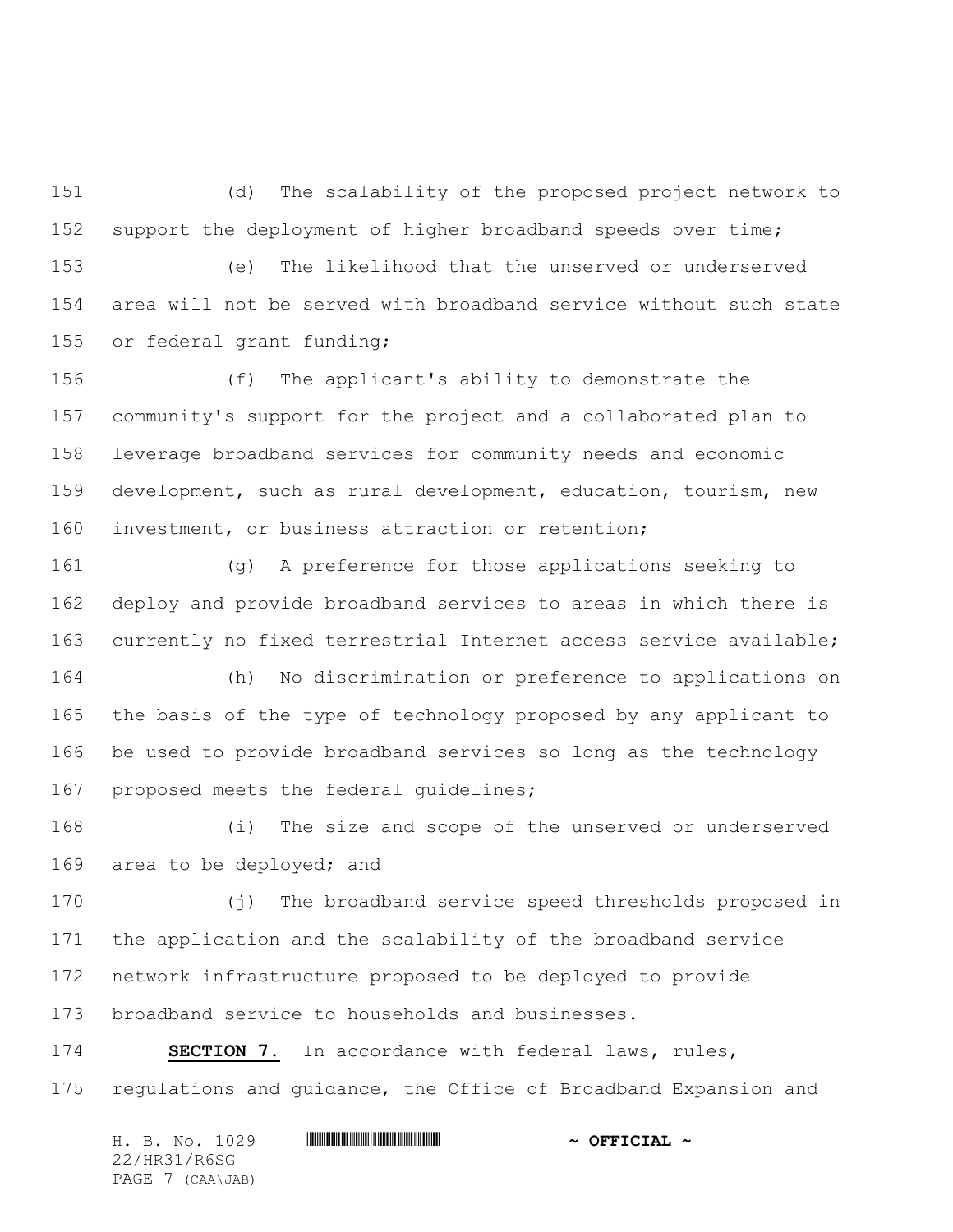Accessibility of Mississippi (BEAM) shall establish and publish on its website its criteria for competitively scoring applications.

 **SECTION 8.** (1) An applicant for funding under this act shall provide the following information at a minimum on the application:

181 (a) The location of the project by use of a shapefile; (b) The type and amount of broadband infrastructure to be deployed for the project, including the amount the applicant intends to invest in the project from private funds;

 (c) Evidence regarding the unserved or underserved 186 nature of the community in which the project is to be located;

 (d) The number of households that will have access to broadband service as a result of the project, or whose Internet access service will be upgraded to broadband service as a result of the project;

 (e) The significant community institutions that will 192 benefit from the proposed project;

 (f) Evidence of community support for the project with a narrative on the impact that the investment will have on community and economic development efforts in the area;

 (g) The total cost of the project and a detailed budget and schedule for the project, including the submission of a business plan that provides for the use of funds provided under this act. Funds shall not be used to support the operational

22/HR31/R6SG PAGE 8 (CAA\JAB)

H. B. No. 1029 \*HR31/R6SG\* **~ OFFICIAL ~**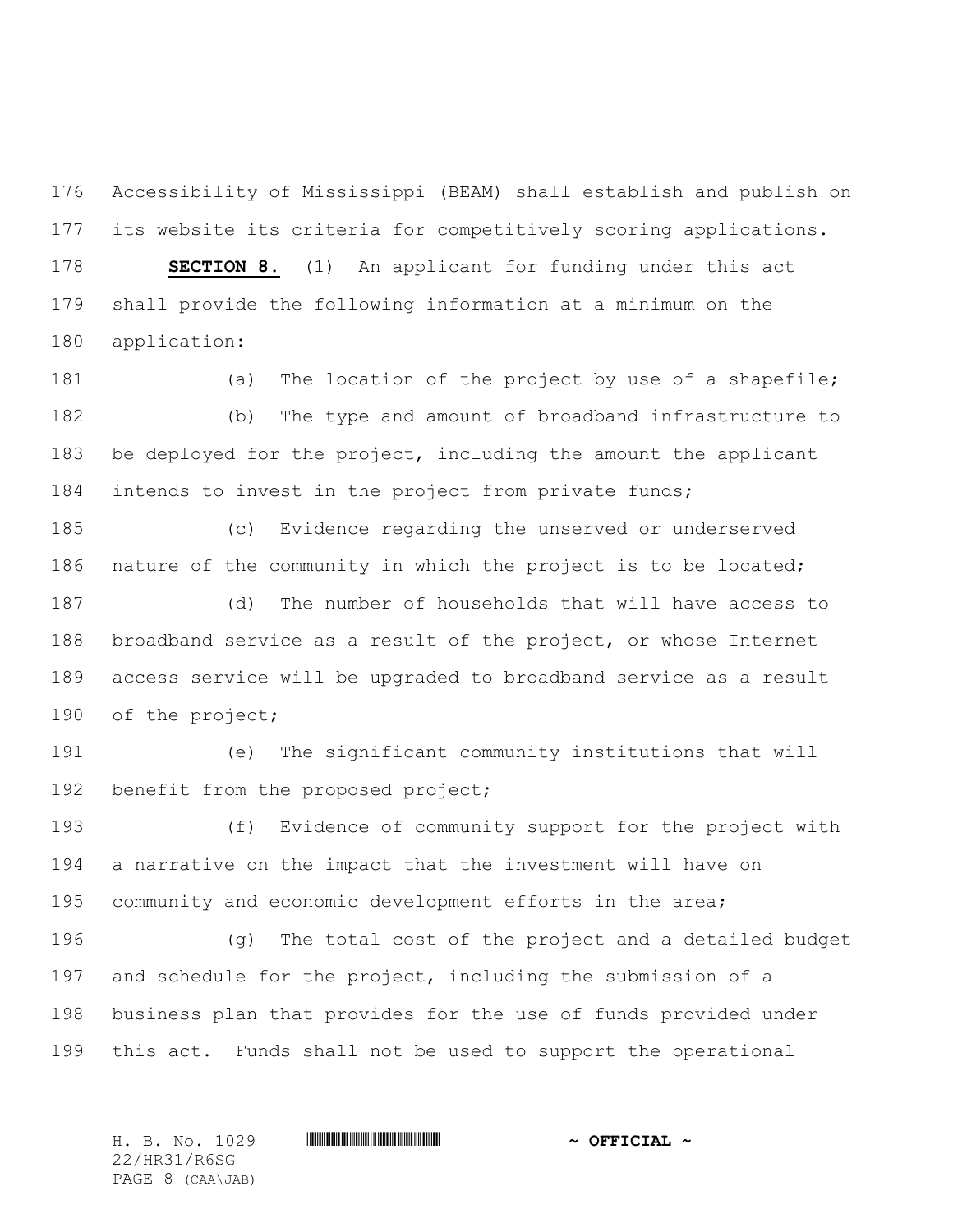expenses of the network or to subsidize any other service provided 201 by the applicant; and

 (h) The broadband service provider's experience and financial capabilities.

 (2) After scoring and considering all applications, the Office of Broadband Expansion and Accessibility of Mississippi (BEAM) shall make its preliminary determinations. Within thirty (30) days after the preliminary determinations have been made, BEAM shall publish on its website the applications, the proposed geographic broadband service area illustrated by a shapefile, and the proposed broadband service speeds for each application that receives a preliminary determination.

 (3) Within thirty (30) days from the date the preliminary determinations are published on BEAM's website, BEAM shall accept comments or objections concerning each application and investigate each of them as appropriate. BEAM shall consider all comments and objections received and the investigative findings in determining whether an applicant is eligible for a final determination and award.

 (4) BEAM shall not make a final determination and award to an applicant if verifiable information is made available that shows the proposed project includes an area where broadband services currently are deployed, or where construction of a network to deploy broadband service is underway by a provider

22/HR31/R6SG PAGE 9 (CAA\JAB)

H. B. No. 1029 \*HR31/R6SG\* **~ OFFICIAL ~**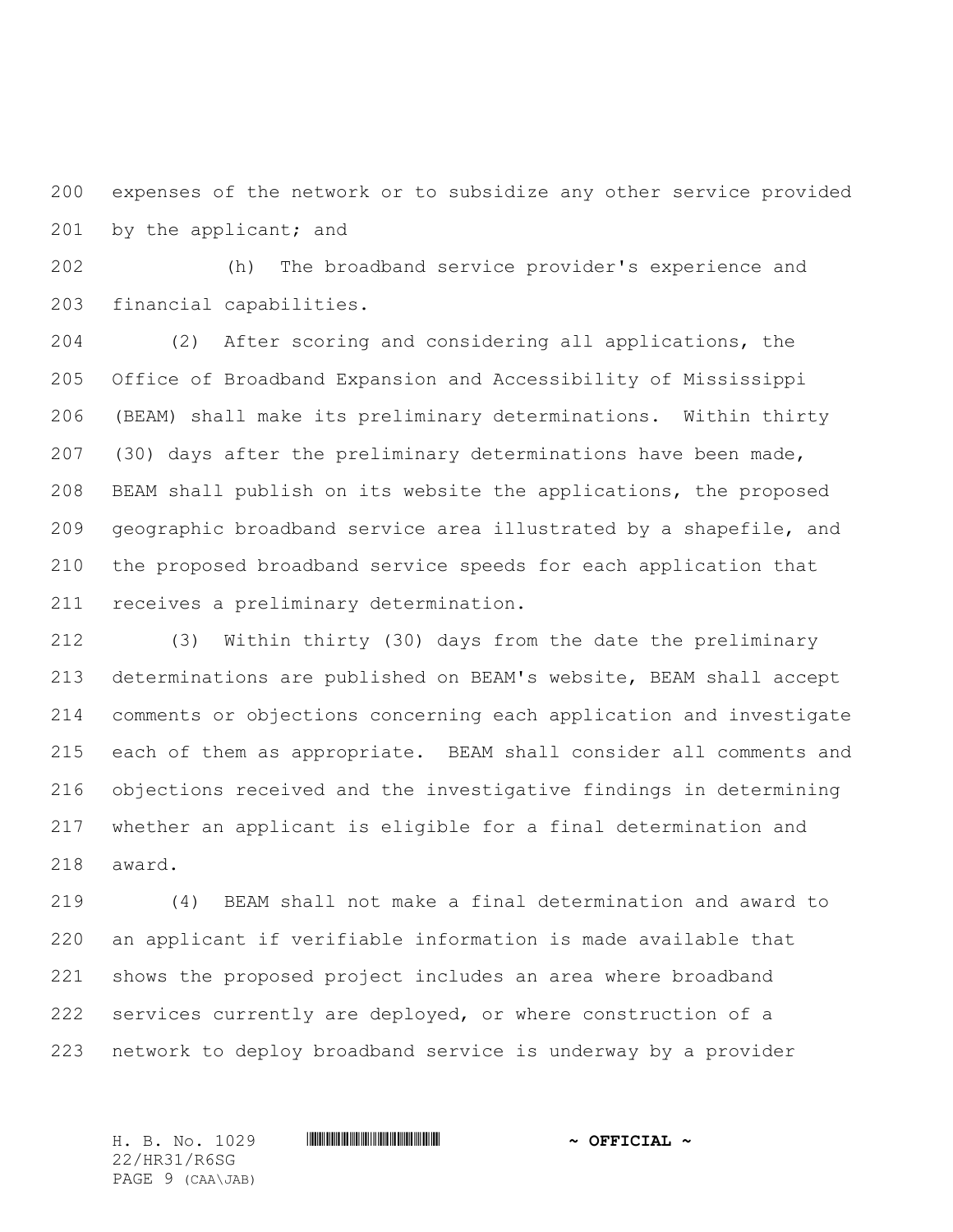224 other than the applicant, and the construction is scheduled to be completed within one (1) year after the date of the application.

 (5) An applicant's or challenging party's trade secrets, financial information and proprietary information submitted under this act as part of an application or challenge are exempt from disclosure under the Mississippi Public Records Act, Section 25-61-1 et seq.

 (6) Any contractor deploying broadband infrastructure for a project that has been awarded grant monies by BEAM is encouraged to use Mississippi employment to the fullest extent possible.

 **SECTION 9.** (1) Before the distribution of any grant monies from the BEAM Fund, BEAM shall notify the Lieutenant Governor, the Speaker of the House of Representatives and the Legislative Budget Office of the planned distribution.

 (2) BEAM may employ the services of such persons as the Director of BEAM considers necessary for the purposes of consultation or investigation and fix the salaries of or contract for the services of such legal, professional, technical and operational personnel and consultants, subject to applicable provisions of the State Personnel Board. Additional legal assistance may be retained in accordance with this subsection (2) only with the approval of the Attorney General.

 (3) BEAM shall provide to the Legislature an annual detailed report on the status and details of all projects considered and approved under this act no later than December 15 of each year.

H. B. No. 1029 \*HR31/R6SG\* **~ OFFICIAL ~** 22/HR31/R6SG PAGE 10 (CAA\JAB)